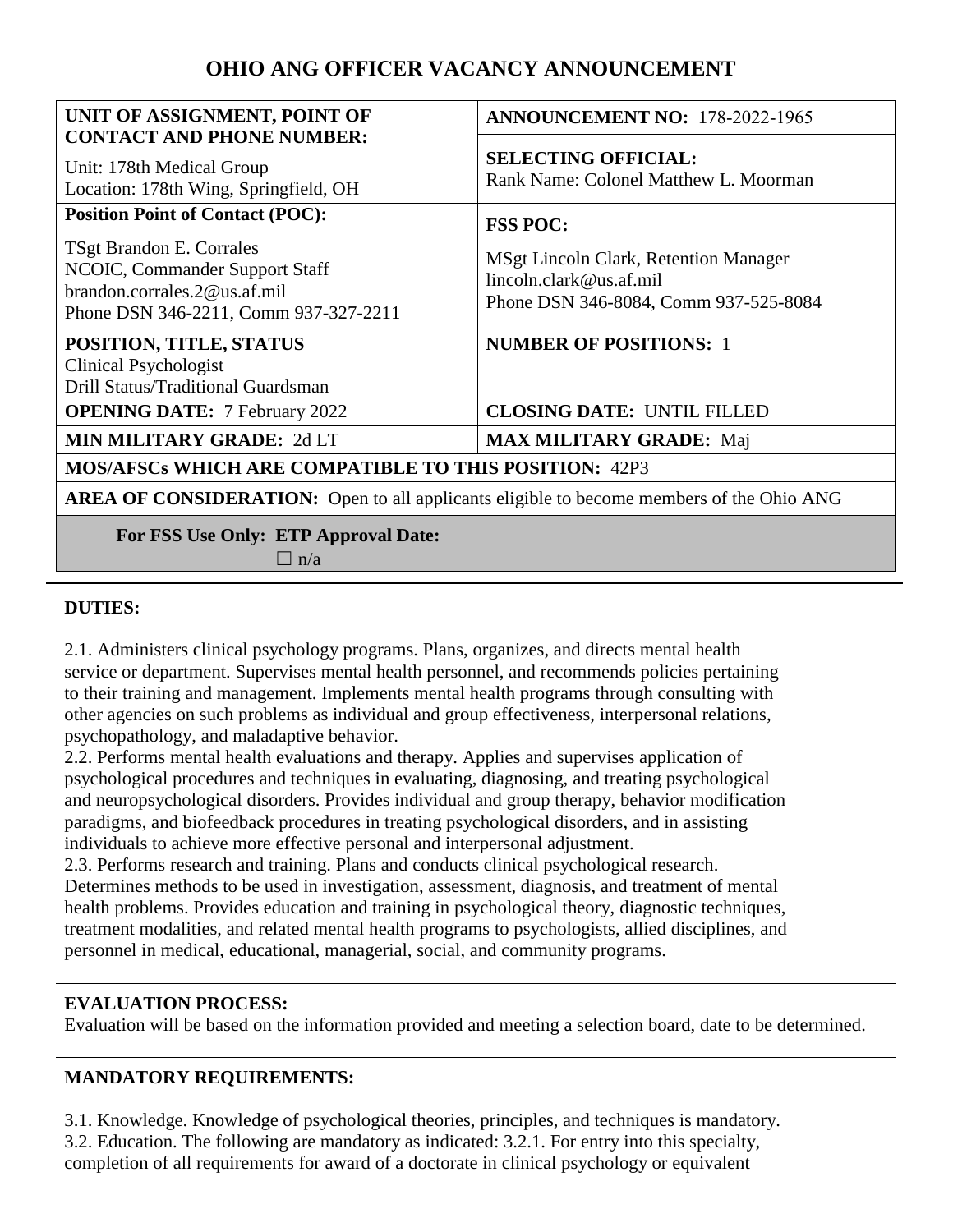doctorate in psychology (except dissertation or clinical internship or both).

3.2.2. For award of AFSC 42P3, a doctorate in clinical psychology, or equivalent.

3.3. Training. Not used.

3.4. Experience. The following are mandatory as indicated: 3.4.1. For award of 42P3, a clinical internship acceptable to the Surgeon General, HQ USAF.

3.4.2. For award and retention of AFSC 42P3/42P3X, a current, valid, active, and unrestricted state issued license to practice clinical or counseling psychology in a state, U.S. territory, or the District of Columbia within 3 years from the date the clinical internship is completed.

3.4.3. See specialty shred outs for additional requirements.

3.5. Must obtain and maintain clinical privileges IAW AFI 44-119, Medical Quality Operations (or be immediately eligible for said privileges if assigned to a non-clinical position.)

# **APPLICATION MUST CONTAIN:**

OHANG Form 2, *Application for E6 and Above Vacancy*  Air Force Fitness Management System (AFFMS) Report with passing score (available via AF Portal) Individual Medical Readiness (IMR) Report (available via AF Portal from ASIMS)

vMPF RIP

OHANG Form 4, *OHANG Eligibility Checklist for Enlisted and Officer Promotions*  College Transcripts if applicable (medical related degrees or certificates)

## **APPLICATION MAY CONTAIN:**

Cover Letter, Letters of Recommendation, CVs, etc.

**EQUAL EMPLOYMENT OPPORTUNITY:** All qualified applicants will receive consideration for position vacancies without regard to age, race, color, religion, sex, national origin, lawful political or their affiliations, marital status, membership or non-membership in an employee organization, or to any handicap which does not interfere with accomplishment of position requirements.

### **APPLICATION SUBMISSION:**

Applications may be submitted to the FSS POC via email at lincoln.clark@us.af.mil or via hard copy to the following mailing address:

## **MAILING ADDRESS:**

Unit, ATTN: FSS Rep 178th FSS/ROM, ATTN: MSgt Lincoln Clark 5319 Regula Ave Springfield, OH 45502

## APPLICATIONS MUST BE RECEIVED BY 1630 ON THE CLOSING DATE

Successful application will be assigned to compatible military position in an appropriate unit of assignment in the Ohio Air National Guard as shown above. If enlisted, this position is being announced in accordance with ANGI 36-2101 OHANG Supplement, 15 February 2016, and is a Traditional Guardsman (part-time) employment opportunity. If officer, this position is being announced in accordance with OHPD-011, *Ohio Air National Guard Officer Assignments Policy*, 24 April 2015, and is a Traditional Guardsman (part-time) employment opportunity.

The position POC is responsible for selecting the board members, scheduling interviews, submitting the board's recommendation to the commander, and notification of the commander's selection/non-selection.